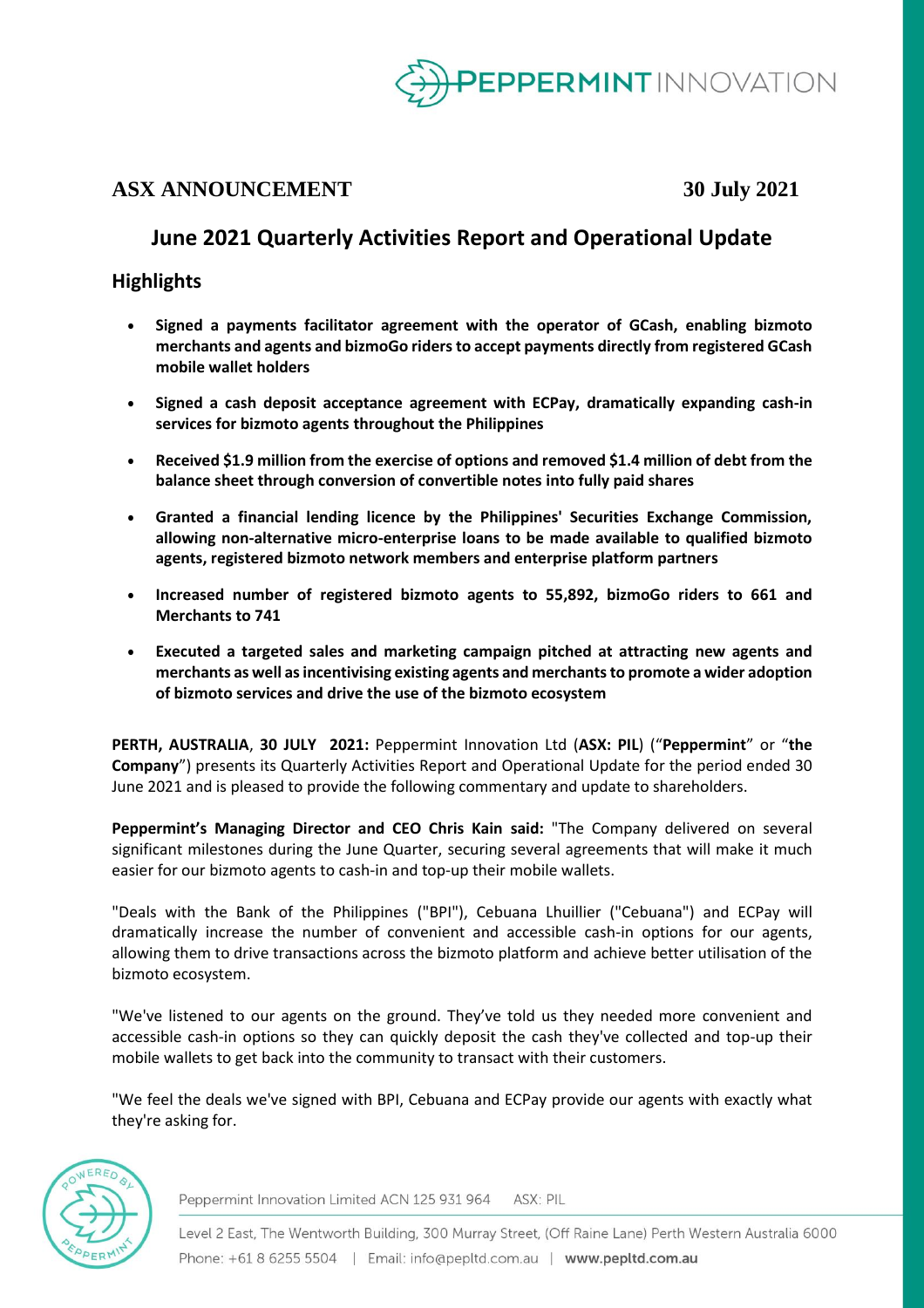

"Our GCash deal is all about making it simple for mobile GCash customers to directly pay for bizmoto goods and services and, just as importantly, allow our bizmoto merchants, agents and bizmoGo riders to directly accept payment from a GCash mobile wallet.

"We have also developed some new incentive programs that we rolled out during the latter part of June which are aimed at getting our registered bizmoto agents and merchants more focussed around promoting a wider use of bizmoto services.

"We also believe this week's granting of a financial lending licence for our bizmoPay platform has the ability to be a significant catalyst for short and long term revenue growth for the Company.

"The bizmoPay service will provide our 55,000+ registered bizmoto agents, network members and enterprise platform partners with a safe and seamless means of accessing micro loans to grow their individual enterprises without having to access funding through traditional channels that are not available to them.

"One of Peppermint's strategic business objectives is to deliver financial inclusion to the people of the Philippines while creating an opportunity for Filipinos to build and grow their micro-businesses and earn a living utilising our bizmoto App.

"Recent severe and wide ranging Covid-19 necessitated lock downs in the Philippines have impacted Peppermint's operations and cash receipts for this quarter but with important strategic building blocks now in place to facilitate growth, we are strongly optimistic around the future economic outlook for the Company.

"New providers of cash-in top-up facilities, new products and services to be offered across the bizmoto platform, incentivised agents and merchants driving customers to use a wider range of services and a micro-enterprise loan offer to help grow and expand local small businesses has Peppermint well positioned to deliver good growth in the last six months of 2021."

# **JUNE 2021 QUARTERLY OPERATIONAL UPDATE AND OUTLOOK**

### **GCash Agreement**

Peppermint signed a payments facilitator agreement with the company providing the GCash service, G-Exchange Inc.

Under the Agreement, any Filipino with a mobile GCash account can simply opt to directly pay for goods or services provided by a bizmoto merchant, agent or rider using funds from their GCash mobile wallet. Additionally , when offering a good or service, a bizmoto merchant, agent or bizmoGo rider can simply accept payment directly from a mobile GCash wallet.

One in three Filipinos are currently registered as GCash mobile wallet holders, exposing the bizmoto platform to more than 40 million users potentially.

Further development of the bizmoto App will also allow GCash customers to seamlessly order goods



Peppermint Innovation Limited ACN 125 931 964 ASX: PIL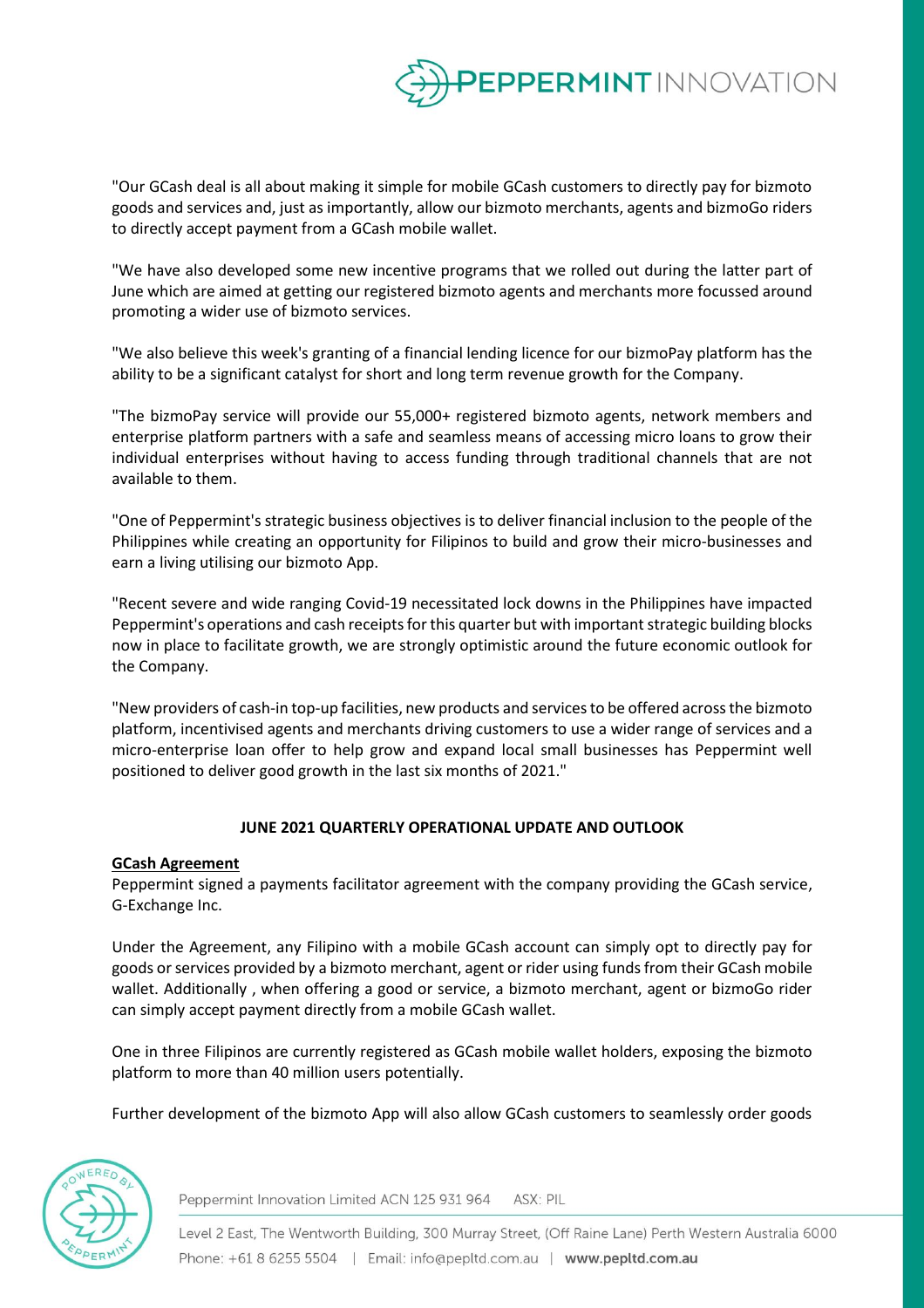

and services via bizmoto "Pabilli" (which translates as "to buy for me" in the local dialect) and have them delivered directly via a bizmoGo rider.

Peppermint aims to have completed the necessary technical and system integration to enable a first phase 'go-live' date during Q3 of this year.

#### **ECPay Agreement**

Peppermint signed a significant cash deposit acceptance agreement with the Philippines biggest thirdparty electronic payment provider, Electronic Commerce Payments, Inc ("ECPay").

The agreement allows any of bizmoto's 55,000 plus registered bizmoto agents to physically cash-in money at any of ECPay's partner outlets and stores nationwide, and instantly top-up their mobile wallets - dramatically expanding the number of cash-in venues for bizmoto agents nationwide.

ECPay has more than 13,000 partner outlets and stores, including retail chains such as 7-Eleven, San Mig Food Avenue and select Petron stations, Prince Warehouse, LCC Malls, NCCC Supermarkets, RD Pawnshop, H Lhuillier and Global Access.

In addition, bizmoto will be branded via 7-Eleven In-store CLiQQ kiosk that will assist agents with the process of cashing-In and topping-up their wallet. These 7-Eleven stores are open 24 hours-a-day, seven days a week, 365 days a year - and there are more than 1,0000 7-Eleven stores located in metropolitan Manila alone and over 2,600 across the Philippines.

Once fully implemented, any bizmoto agent located from Luzon to Visayas and down to Mindanao will be able to physically go to an ECPay point in any one of 80+ provinces in the Philippines to cash-in and top-up their mobile wallet.

Peppermint commenced implementation planning during the June Quarter with a target go-live date in Q3, 2021.



*bizmoto will be branded via 7-Eleven in-store CLiQQ kiosks*



Peppermint Innovation Limited ACN 125 931 964 ASX: PIL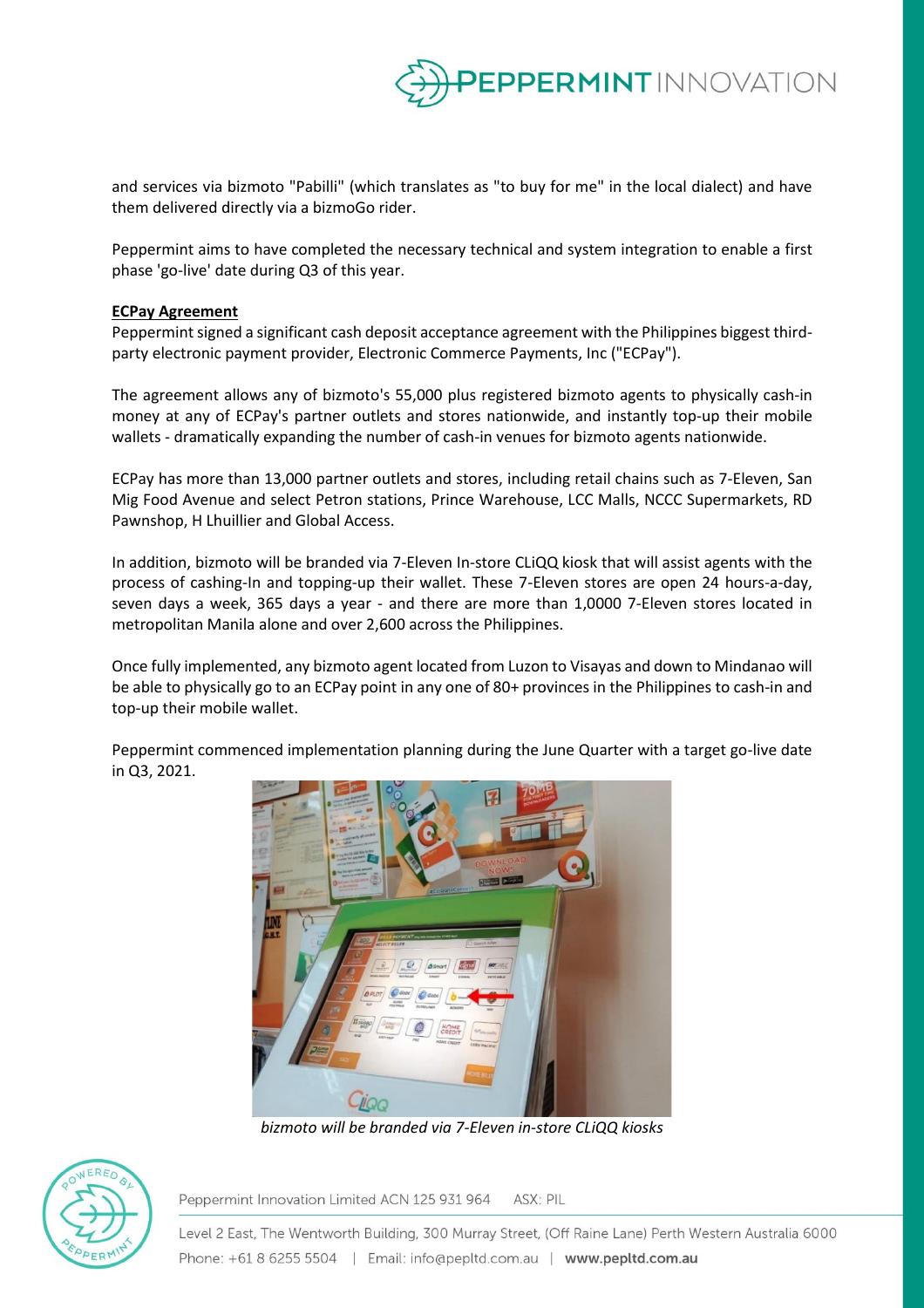

## **Bank of the Philippines API Agreement**

In late March 2021, Peppermint signed an Application Programming Interface (API) Agreement with the Bank of the Philippines (BPI) to make it seamless for bizmoto agents to top-up their mobile wallet 24 hours a day, 7 days a week, 365 days a year via online access to a BPI account.

Peppermint has completed developing the application and its integration with BPI, with user testing expected to continue until late August. A go-live date is forecast for late Q3/early Q4 of this year.

### **Cebuana Lhuillier Merchant Biller Agreement**

In early April 2021, Peppermint signed a Merchant Biller Agreement with Cebuana Lhuillier to make it easier for bizmoto agents to cash-in money and top-up their mobile wallets instantly - giving them the ability to transact with more customers.

The development of the cash-in API is complete and Cebuana's user acceptance testing is set to begin shortly. Peppermint has developed a cash-in API that can be used by both Cebuana and third-party cash-in partners.

Cebuana will be the first partner to go-live with the cash-in API following completion of its user acceptance testing around the end of Q3/early Q4.

### **Financial Lending Licence / bizmoPay:**

After the end of the June Quarter, Peppermint was granted a financial lending licence by the Securities Exchange Commission in the Philippines, allowing it to offer alternative non-bank micro-enterprise loans to qualified bizmoto agents, registered bizmoto network members and enterprise platform partners.

The financial lending service - branded bizmoPay - is a significant milestone in the Company's strategy to provide an alternative non-bank micro-enterprise lending platform to people in the Philippines.

A three-month pilot program will be rolled out to select bizmoto agents to ensure the back end of the bizmoPay system is fully integrated with the existing bizmoto platform and the application, approval and receival process is seamless.

Once the micro-enterprise loan service is operating seamlessly it will be made available to all 55,000+ bizmoto agents and every registered bizmoto network member who qualifies and undertakes to promote the wider adoption of bizmoto services and drives the use of the wider bizmoto ecosystem.

Funds to support the Initial roll-out of bizmoPay's operations were allocated earlier this year as part of the Company's successful A\$2.5 million placement.

### **bizmoto operations**

The Philippines Government implemented severe lockdowns across the nation during the June Quarter following a major surge in identified COVID-19 cases.

The lockdowns were initiated in late March around metropolitan Manila, Bulacan, Cavite and Laguna and continued for six weeks to mid-May to help ease the pressures on the Philippines' health system.



Peppermint Innovation Limited ACN 125 931 964 ASX: PIL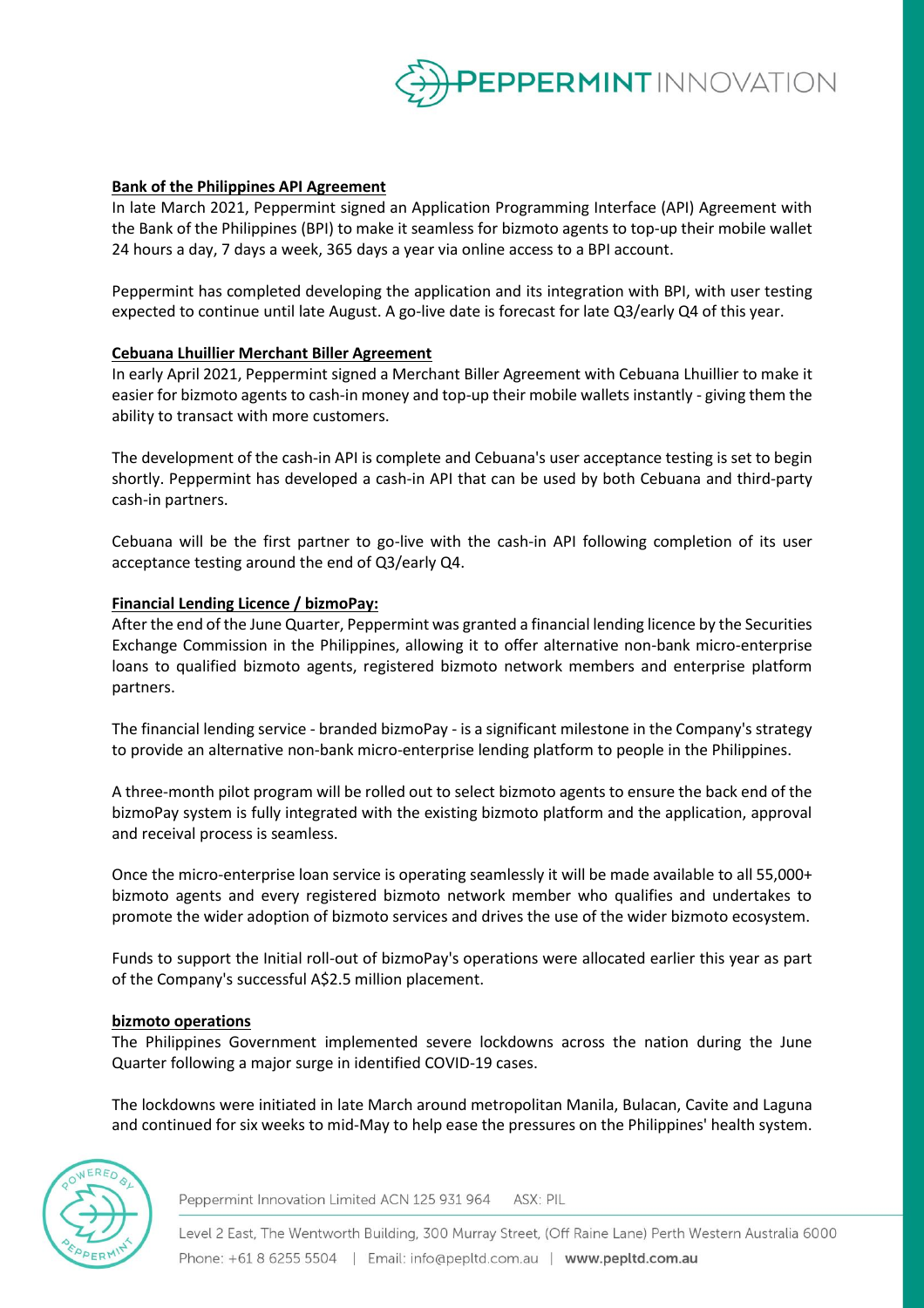

Many workers were laid off during this period, business activity slowed and Filipino people deliberately chose to spend less and hold on to their cash. A Modified Enhanced Community Quarantine (MECQ) is still in effect affecting the ability of Filipinos to leave their homes.

The impact on cash receipts for the quarter was a direct consequence of these strict lockdowns and the economic downturn throughout the Philippines was.

All key metrics for the bizmoto App utilisation increased during the June quarter despite the harsh economic conditions experienced throughout the Philippines. The number of registered agents increased to 55,892, the number of bizmoGo riders rose to 661 and there were 741 registered merchants as at 30 June 2021.

A new incentive program - called bizmoto Platinum Plus - was rolled out in June. The program offers qualified agents and registered merchants the chance to participate in empowerment programs and exclusive promotional opportunities at a minimal cost. It also aims to provide qualified agents and merchants with small business loans via bizmoPay.

### **Collaboration with BancNet on Mobile Banking Solution (MBS)**

The full implementation of the ISO20022 for the Mobile Banking Solution for Partner Rural Bank is underway. The national QR for a person-to-person transaction for Partner Rural Bank was halted to allow full implementation of ISO20022. The next target features to be implemented for the MBS Phase 2 project are QR P2M, PTI's Bills Payment integration, PTI's Eload integration, Fund Transfer within the bank and Data Analytics for the Web Tool.

UCPB (Commercial Bank) went live with its InstaPay and PESONet streamline project in late June. Peppermint has three upcoming projects for UCPB including Biometric Login, QR Code PH and Lock/Unlock Cards.

Internal technical issues have delayed the Bank of Florida's system integration to the BancNet outsourcing switch. During the June Quarter, Peppermint commenced PESONet implementation based on the PESONet API documents for the credit leg while awaiting the bank to complete its Integration with the BancNet switch.

Peppermint is in final-stage discussions with two other rural outsourcing banks about providing similar BancNet MBS subscription products, as well as awaiting the outcome of a proposal to develop mobile QR code platforms for a Filipino bank.

### **Co-Operative Business Partners**

Peppermint is awaiting the start of a planned Mobile Banking Service program with MASS-SPECC where our proven mobile banking platform will provide mobile banking serviceslinked to MASS-SPECC member cooperative accounts. Additionally, Mass-Specc has signified an interest in using the bizmoto platform to cross sell their own products and services, noting the bizmoGo delivery services can facilitate the provision of their own main products to MASS Specc members.

MASS-SPECC's network has more than 300 co-operative members and more than a million individual members.



Peppermint Innovation Limited ACN 125 931 964 ASX: PIL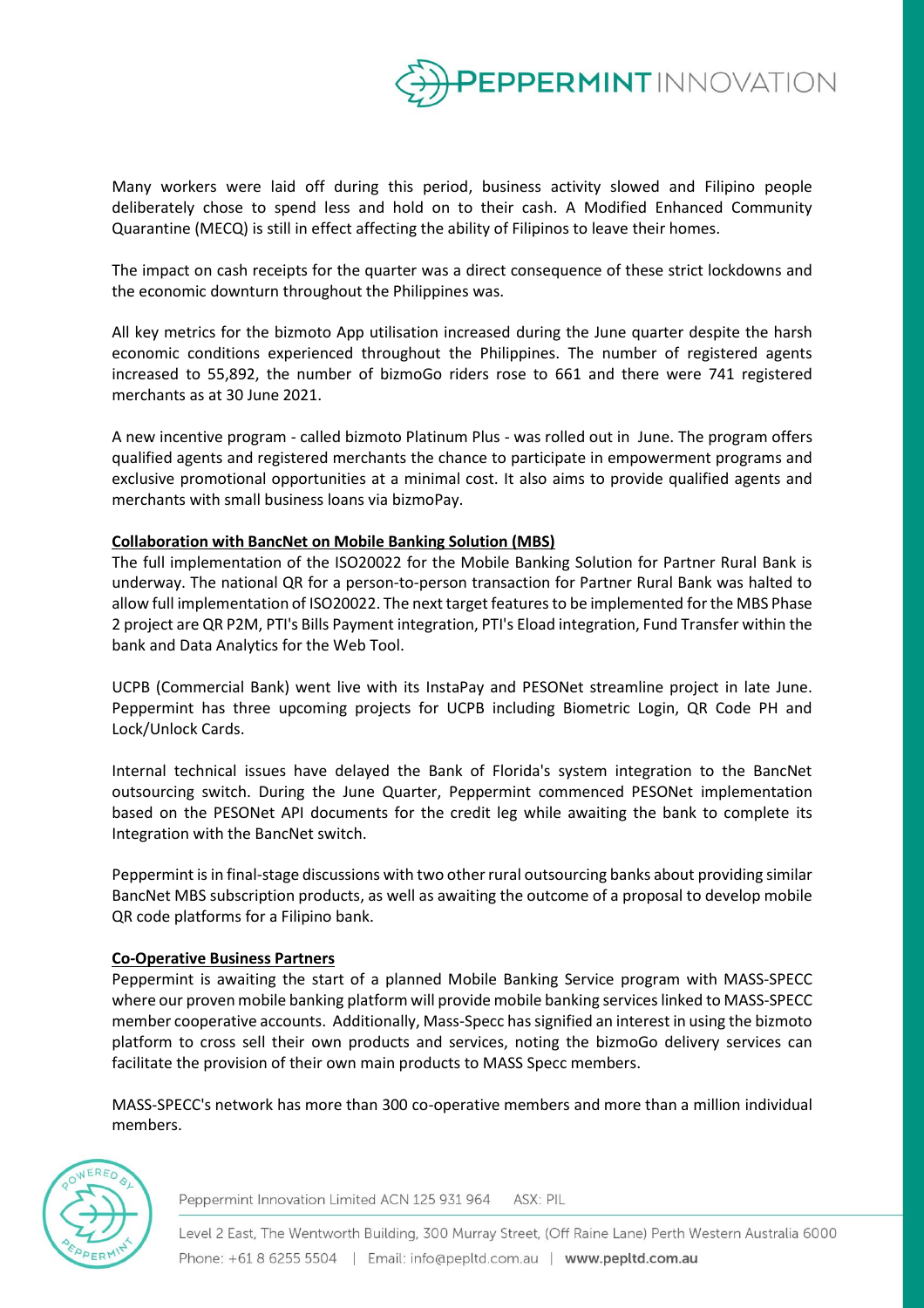

*('000s)*

The CHMF medical app went live in Apple stores late in the June Quarter. The app will be used by CHMF medical personnel to perform transactions such as registrations and updating member's information.

## **Corporate**

An Appendix 4C detailing expenditure for the June Quarter is accompanying this June 2021 Quarterly Activities Report and Operational Update. Payments to related parties totalling \$136k were paid during the June Quarter for directors' fees, executive remuneration and pension / superannuation benefits.

Expenditure from 1 April 2021 to 30 June 2021 is consistent with the use of funds detailed in its prospectus of 29 January 2021 and is detailed below:

|                                                                         |                                                                | <b>UUUSI</b>                                                     |
|-------------------------------------------------------------------------|----------------------------------------------------------------|------------------------------------------------------------------|
| Use of Proceeds under Prospectus                                        | <b>Funds allocated</b><br>under Prospectus<br>dated 29/01/2021 | <b>Funds expended</b><br>between<br>01/01/2021 and<br>30/06/2021 |
| Bizmoto Platform roll out and working capital                           | 901                                                            | 797                                                              |
| Bizmoto Platform sales and marketing campaign                           | 450                                                            | 164                                                              |
| Bank deposit required to underwrite services offered on<br>the Platform | 350                                                            | 337                                                              |
| bizmoPay Loan Book                                                      | 600                                                            |                                                                  |
| Costs of the offer                                                      | 199                                                            | 212                                                              |
| <b>Total</b>                                                            | 2,500                                                          | 1,510                                                            |
| Funds received from the exercise of options                             |                                                                | (1,865)                                                          |
| Net funds (generated) between 1 January 2021 and 30 June 2021           |                                                                | (355)                                                            |

| Cash at 1 January 2021                                      | 253   |
|-------------------------------------------------------------|-------|
| Net funds generated between 1 January 2021 and 30 June 2021 | 355   |
| Funds received from placement of shares                     | 2.500 |
| Cash at 30 June 2021                                        | 3.108 |

### **Current COVID-19 situation in the Philippines**

As of 19 July 2021, a total of 1,513,396 confirmed COVID-19 cases and 26,786 deaths have been reported in the Philippines.<sup>1</sup> Of all confirmed COVID-19 cases reported in the Philippines, 51.2% are male with the most affected age group 25-34 years (26.9%). More than 35% of the total number of cases are from the National Capital Region (NCR), followed by CALABARZON (16.9%), Central Luzon (8.9%), Central Visayas (5.5%), Western Visayas (5.4%). A Modified Enhanced Community Quarantine (MECQ) is in effect which means Filipinos are not allowed out of their homes unless they are accessing essential goods and services or going to work in permitted offices or establishments. All public transport is suspended.<sup>2</sup>



Peppermint Innovation Limited ACN 125 931 964 ASX: PIL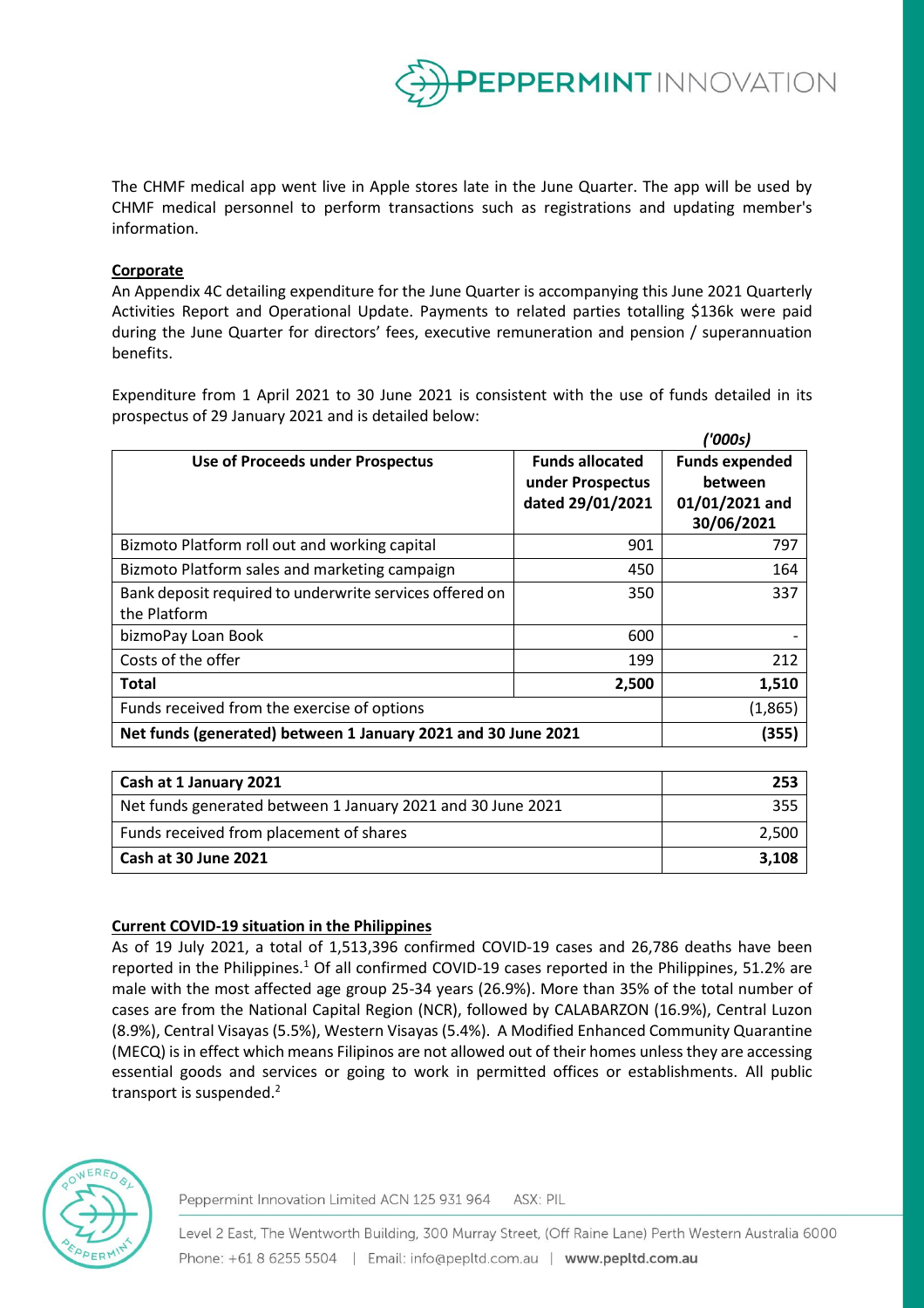

The past and ongoing impact of COVID-19 on Peppermint's bizmoto operations has been significant. 1. Ref: World Health Organisation COVID-19 In the Philippines Situation Report 2. Ref: https://www.covid19.gov.ph/security/mecq

#### **Digital banking sector to grow amid rise in online transactions**

The rise in online transactions has opened opportunities for digital banking as many Filipinos remain unbanked or underbanked, according to Fitch Solutions Country Risk & Industry Research.<sup>1</sup>

"The Philippines' large unbanked population, one of the highest in South East Asia, creates a sizeable market on which to leverage fintech services which we believe will offer investors positive returns," Fitch Solutions said in a research note published in early July 2021.

"Regulatory backing and the country's demographic environment have created a supportive environment for the uptake of mobile banking services, giving a positive outlook for investors," it said. Only 29% of adult Filipinos had accounts with financial institutions as of 2019, leaving some 51.2 million unbanked, based on data from the central bank's Financial Inclusion Survey that year.

The Bangko Sentral ng Pilipinas (BSP) hopes to bring 70% of adult Filipinos into the banked population by 2023. In that same year, it also wants 50% of transactions, both in terms of volume and value, to be done digitally. The central bank said Filipinos are becoming more comfortable with cashless payments due to the coronavirus pandemic.

<sup>1</sup>Ref: www.bworldonline.com/digital-banking-[sector-to-grow-amid-rise-In-online-transactions

#### **Ends**

This ASX announcement has been approved by Peppermint Innovation Limited's Board of Directors and authorised for release.

#### **For more information, please contact:**

Chris Kain Managing Director & CEO Peppermint Innovation Limited E: info@pepltd.com.au

#### **About Peppermint Innovation Ltd**

Peppermint Innovation is an Australian company focused on the commercialisation and further development of the Peppermint Platform, a mobile banking, payment and remittance, delivery and logistics, ecommerce and finance technology to service the Philippines market – which was initially designed for banks, agents, associations and microfinance institutions. Peppermint currently operates the Peppermint Platform in the Philippines.

Forward Looking Statements: Statements regarding plans with respect to Peppermint's business plans are forward looking statements. There can be no assurance that Peppermint's plans will proceed as expected and there can be no assurance that Peppermint will be able to increase revenue.



Peppermint Innovation Limited ACN 125 931 964 ASX: PIL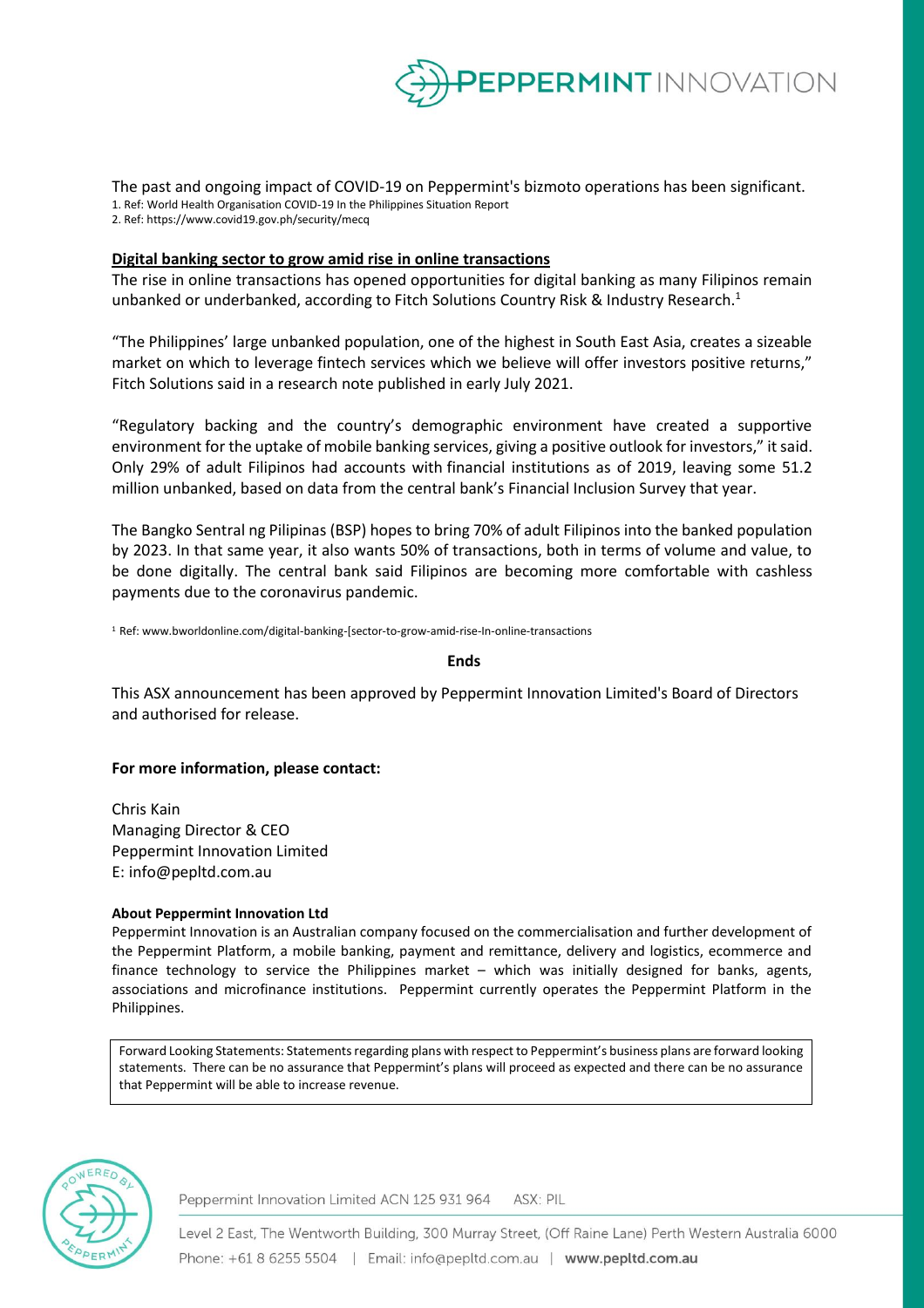# **Appendix 4C**

# **Quarterly cash flow report for entities subject to Listing Rule 4.7B**

| Name of entity                |                                   |
|-------------------------------|-----------------------------------|
| Peppermint Innovation Limited |                                   |
| <b>ABN</b>                    | Quarter ended ("current quarter") |
| 56 125 931 964                | 30 June 2021                      |

|     | <b>Consolidated statement of cash flows</b>         | <b>Current quarter</b><br>\$A'000 | Year to date<br>$(12$ months)<br>\$A'000 |
|-----|-----------------------------------------------------|-----------------------------------|------------------------------------------|
| 1.  | Cash flows from operating activities                |                                   |                                          |
| 1.1 | Receipts from customers                             | 258                               | 1,922                                    |
| 1.2 | Payments for                                        |                                   |                                          |
|     | research and development<br>(a)                     |                                   |                                          |
|     | product manufacturing and operating<br>(b)<br>costs | (204)                             | (1,691)                                  |
|     | advertising and marketing<br>(c)                    | (108)                             | (142)                                    |
|     | leased assets<br>(d)                                |                                   |                                          |
|     | staff costs<br>(e)                                  | (258)                             | (989)                                    |
|     | (f)<br>administration and corporate costs           | (107)                             | (1,002)                                  |
| 1.3 | Dividends received (see note 3)                     |                                   |                                          |
| 1.4 | Interest received                                   |                                   |                                          |
| 1.5 | Interest and other costs of finance paid            | (1)                               | (13)                                     |
| 1.6 | Income taxes paid                                   |                                   |                                          |
| 1.7 | Government grants and tax incentives                |                                   | 38                                       |
| 1.8 | Other (provide details if material)                 |                                   |                                          |
| 1.9 | Net cash from / (used in) operating<br>activities   | (420)                             | (1, 877)                                 |

| 2.  |     | Cash flows from investing activities |      |       |
|-----|-----|--------------------------------------|------|-------|
| 2.1 |     | Payments to acquire:                 |      |       |
|     | (a) | entities                             |      |       |
|     | (b) | businesses                           |      |       |
|     | (c) | property, plant and equipment        |      |       |
|     | (d) | investments                          | (69) | (337) |
|     | (e) | intellectual property                |      |       |
|     | (f) | other non-current assets             |      |       |

ASX Listing Rules Appendix 4C (01/12/19) Page 1 + See chapter 19 of the ASX Listing Rules for defined terms.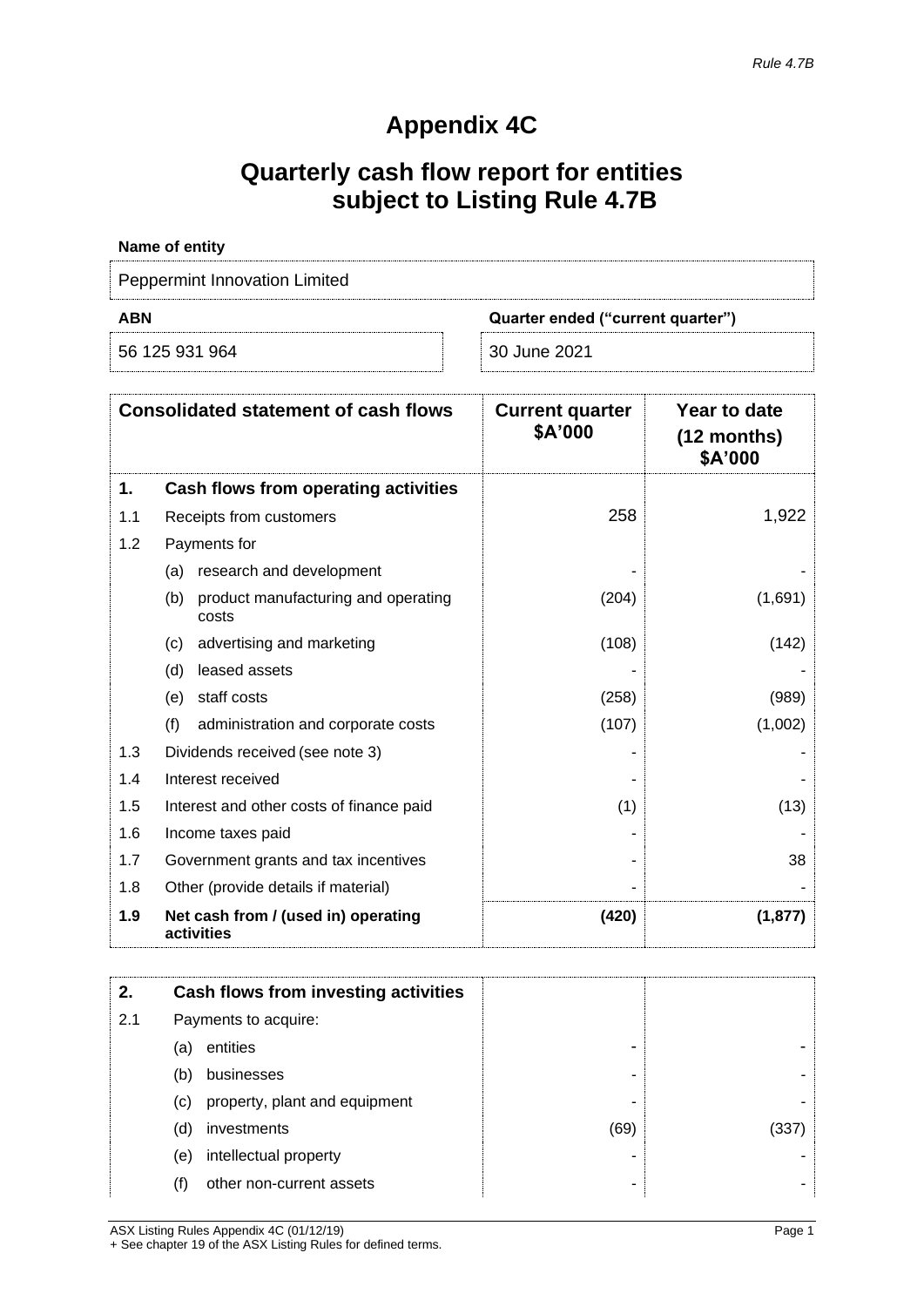|     | <b>Consolidated statement of cash flows</b>       | <b>Current quarter</b><br>\$A'000 | Year to date<br>$(12$ months)<br>\$A'000 |
|-----|---------------------------------------------------|-----------------------------------|------------------------------------------|
| 2.2 | Proceeds from disposal of:                        |                                   |                                          |
|     | entities<br>(a)                                   |                                   |                                          |
|     | (b)<br>businesses                                 |                                   |                                          |
|     | (c)<br>property, plant and equipment              |                                   |                                          |
|     | (d)<br>investments                                |                                   |                                          |
|     | intellectual property<br>(e)                      |                                   |                                          |
|     | (f)<br>other non-current assets                   |                                   |                                          |
| 2.3 | Cash flows from loans to other entities           |                                   |                                          |
| 2.4 | Dividends received (see note 3)                   |                                   |                                          |
| 2.5 | Other (provide details if material)               |                                   |                                          |
| 2.6 | Net cash from / (used in) investing<br>activities | (69)                              | (337)                                    |

| 3.   | Cash flows from financing activities                                                          |      |       |
|------|-----------------------------------------------------------------------------------------------|------|-------|
| 3.1  | Proceeds from issues of equity securities<br>(excluding convertible debt securities)          |      | 3,405 |
| 3.2  | Proceeds from issue of convertible debt<br>securities                                         |      |       |
| 3.3  | Proceeds from exercise of options                                                             | 845  | 1,865 |
| 3.4  | Transaction costs related to issues of<br>equity securities or convertible debt<br>securities | (13) | (212) |
| 3.5  | Proceeds from borrowings                                                                      |      |       |
| 3.6  | Repayment of borrowings                                                                       |      |       |
| 3.7  | Transaction costs related to loans and<br>borrowings                                          |      |       |
| 3.8  | Dividends paid                                                                                |      |       |
| 3.9  | Other (provide details if material)                                                           |      |       |
| 3.10 | Net cash from / (used in) financing<br>activities                                             | 832  | 5,058 |

|     | Net increase / (decrease) in cash and<br>cash equivalents for the period |       |         |
|-----|--------------------------------------------------------------------------|-------|---------|
| 4.1 | Cash and cash equivalents at beginning of<br>period                      | 2,765 | 264     |
| 4.2 | Net cash from / (used in) operating<br>activities (item 1.9 above)       | (420) | (1,877) |
| 4.3 | Net cash from / (used in) investing activities<br>(item 2.6 above)       | (69)  | (337)   |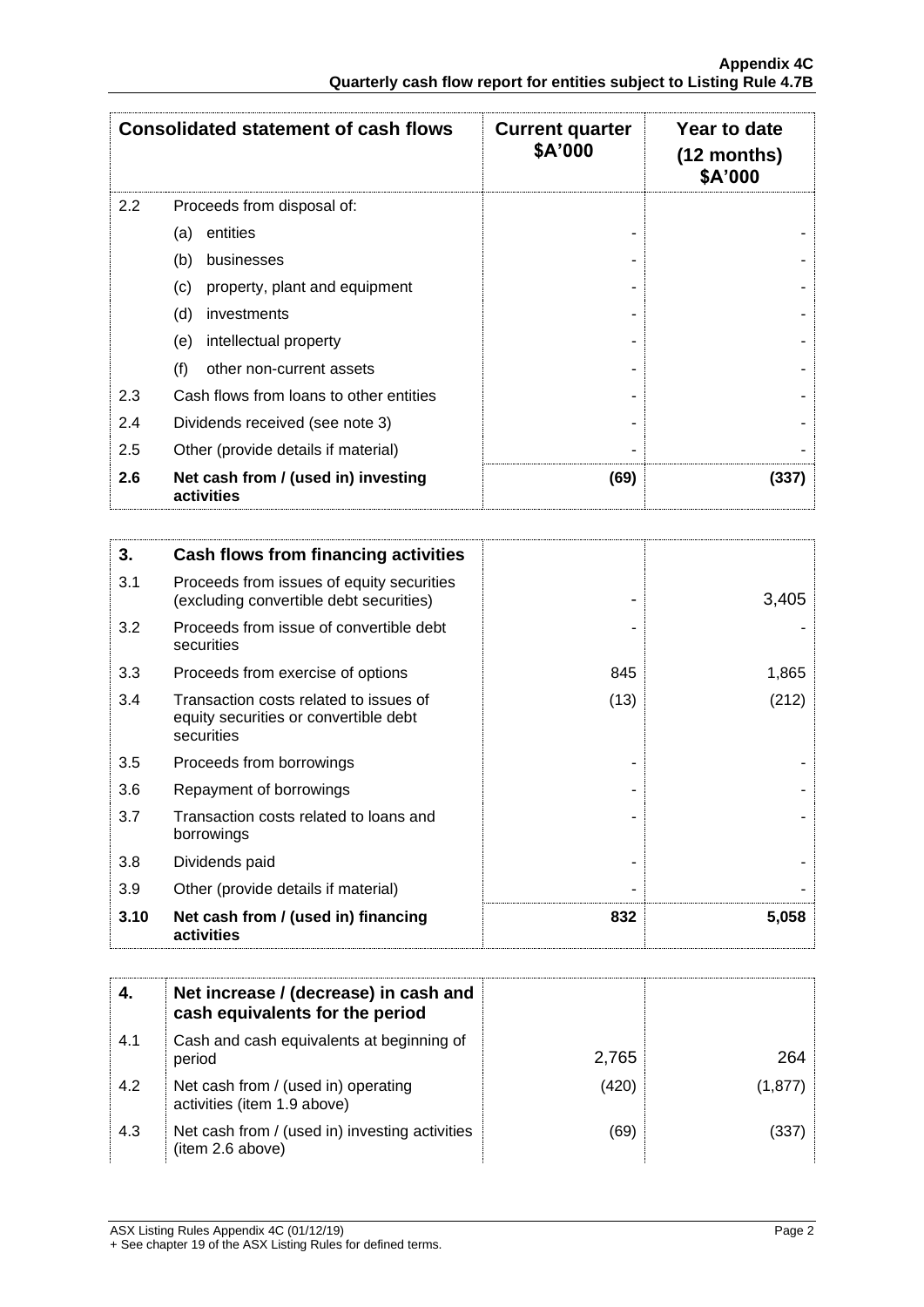|     | <b>Consolidated statement of cash flows</b>                        | <b>Current quarter</b><br>\$A'000 | Year to date<br>$(12$ months)<br>\$A'000 |
|-----|--------------------------------------------------------------------|-----------------------------------|------------------------------------------|
| 4.4 | Net cash from / (used in) financing activities<br>item 3.10 above) | 832                               | 5,058                                    |
| 4.5 | Effect of movement in exchange rates on<br>cash held               |                                   |                                          |
| 4.6 | Cash and cash equivalents at end of<br>period                      | 3.108                             | 3.108                                    |

| 5.  | Reconciliation of cash and cash<br>equivalents<br>at the end of the quarter (as shown in the<br>consolidated statement of cash flows) to the<br>related items in the accounts | <b>Current quarter</b><br>\$A'000 | <b>Previous quarter</b><br>\$A'000 |
|-----|-------------------------------------------------------------------------------------------------------------------------------------------------------------------------------|-----------------------------------|------------------------------------|
| 5.1 | <b>Bank balances</b>                                                                                                                                                          | 3.103                             | 2.760                              |
| 5.2 | Call deposits                                                                                                                                                                 |                                   |                                    |
| 5.3 | <b>Bank overdrafts</b>                                                                                                                                                        |                                   |                                    |
| 5.4 | Other (provide details)                                                                                                                                                       | 10                                | 5                                  |
| 5.5 | Cash and cash equivalents at end of<br>quarter (should equal item 4.6 above)                                                                                                  | 3,108                             | 2,765                              |

| 6.  | Payments to related parties of the entity and their<br>associates                          |
|-----|--------------------------------------------------------------------------------------------|
| 6.1 | Aggregate amount of payments to related parties and their<br>associates included in item 1 |

| 136 | <b>Current quarter</b><br>\$A'000 |
|-----|-----------------------------------|
|     |                                   |
|     |                                   |
|     |                                   |

6.2 Aggregate amount of payments to related parties and their associates included in item 2

Note: if any amounts are shown in items 6.1 or 6.2, your quarterly activity report must include a description of, and an explanation for, such payments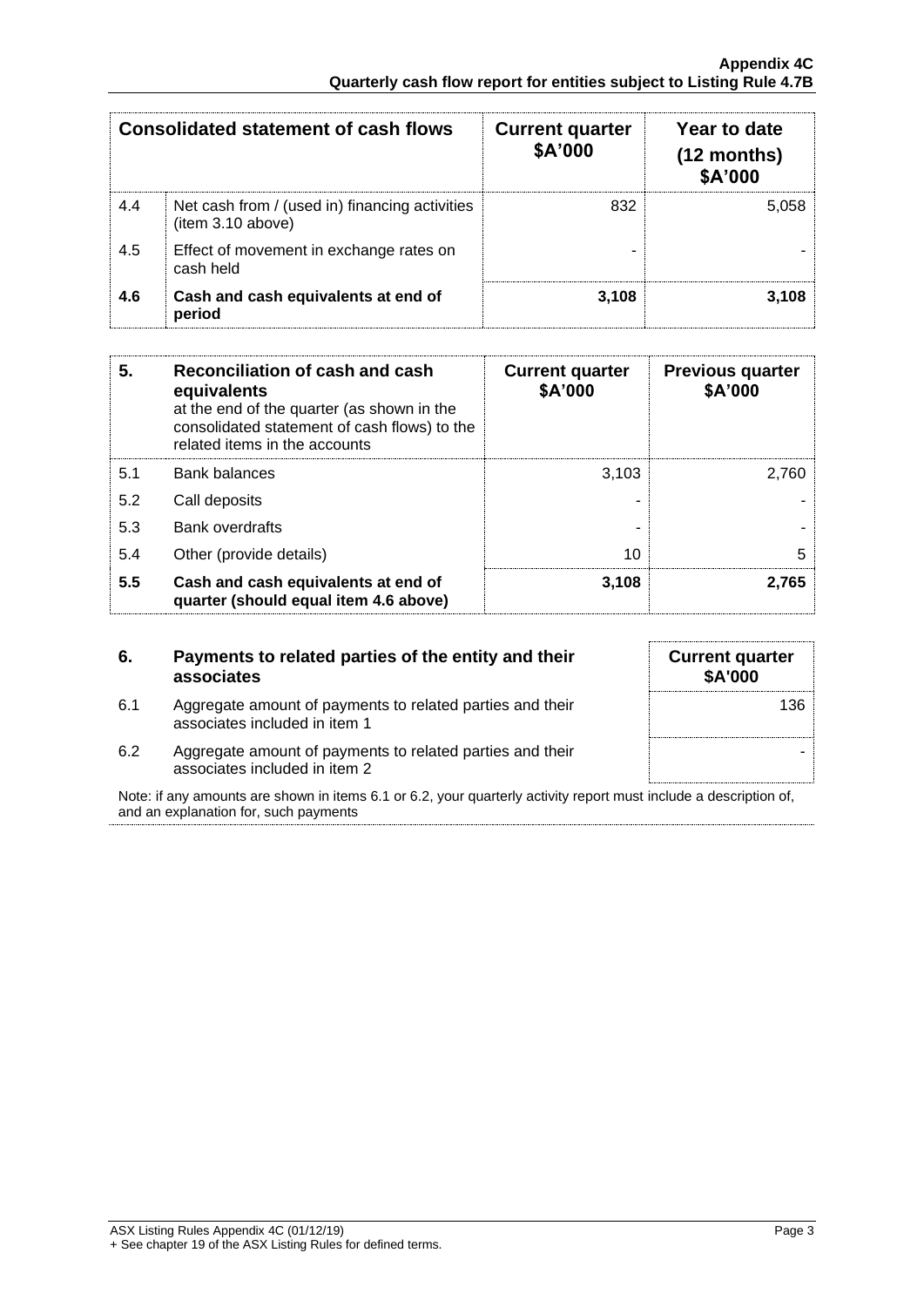#### **7. Financing facilities** *Note: the term "facility' includes all forms of financing*

*arrangements available to the entity. Add notes as necessary for an understanding of the sources of finance available to the entity.*

- 7.1 Loan facilities
- 7.2 Credit standby arrangements
- 7.3 Other (please specify)
- **7.4 Total financing facilities**

| <b>Total facility</b><br>amount at quarter<br>end<br>\$A'000 | Amount drawn at<br>quarter end<br>\$A'000 |
|--------------------------------------------------------------|-------------------------------------------|
|                                                              |                                           |
|                                                              |                                           |
|                                                              |                                           |
|                                                              |                                           |

## 7.5 **Unused financing facilities available at quarter end** -

7.6 Include in the box below a description of each facility above, including the lender, interest rate, maturity date and whether it is secured or unsecured. If any additional financing facilities have been entered into or are proposed to be entered into after quarter end,

include a note providing details of those facilities as well.

| 8.  | Estimated cash available for future operating activities                     | \$A'000 |
|-----|------------------------------------------------------------------------------|---------|
| 8.1 | Net cash from / (used in) operating activities (Item 1.9)                    | (420)   |
| 8.2 | Cash and cash equivalents at quarter end (Item 4.6)                          | 3,108   |
| 8.3 | Unused finance facilities available at quarter end (Item 7.5)                |         |
| 8.4 | Total available funding (Item $8.2 +$ Item $8.3$ )                           | 3,108   |
| 8.5 | Estimated quarters of funding available (Item 8.4 divided by<br>Item $8.1$ ) | 7.4     |

- 8.6 If Item 8.5 is less than 2 quarters, please provide answers to the following questions:
	- 1. Does the entity expect that it will continue to have the current level of net operating cash flows for the time being and, if not, why not?

Answer:

2. Has the entity taken any steps, or does it propose to take any steps, to raise further cash to fund its operations and, if so, what are those steps and how likely does it believe that they will be successful?

Answer:

3. Does the entity expect to be able to continue its operations and to meet its business objectives and, if so, on what basis?

Answer: